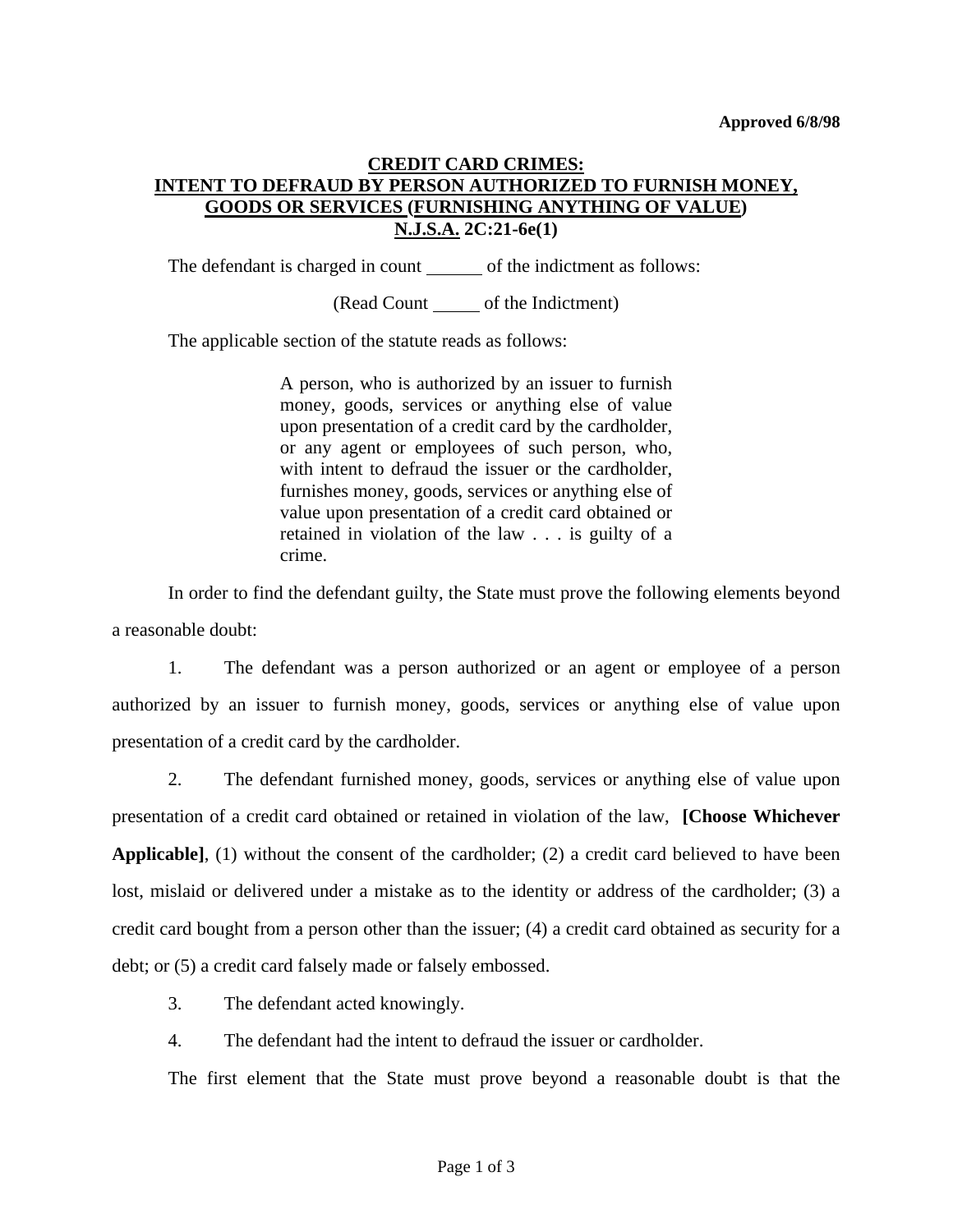## **CREDIT CARD CRIMES: INTENT TO DEFRAUD BY PERSON AUTHORIZED TO FURNISH MONEY GOODS OR SERVICES (FURNISHING ANYTHING OF VALUE) N.J.S.A. 2C:21-6e(1)**

defendant was a person authorized or an agent or employee of a person authorized by an issuer to furnish money, goods, services or anything else of value upon presentation of a credit card by the cardholder.

 "Issuer" means the business organization or financial institution which issues a credit card or its duly authorized agent.

 "Credit card" means any tangible or intangible instrument or device issued with or without a fee by an issuer that can be used, alone or in connection with another means of account access, in obtaining money, goods, services or anything else of value on credit, including credit cards, credit plates, account numbers, or any other means of account access.

 "Cardholder" means the person or organization named on the face of a credit card to whom or for whose benefit the credit card is issued by an issuer.

 The second element that the State must prove beyond a reasonable doubt is that the defendant furnished money, goods, services or anything else of value upon presentation of a credit card obtained or retained in violation or the law, **[Choose Whichever Applicable],** (1) without the consent of the cardholder; (2) a credit card believed to have been lost, mislaid or delivered under a mistake as to the identity or address of the cardholder; (3) a credit card bought from a person other than the issuer; (4) a credit card obtained as security for a debt; or (5) a credit card falsely made or falsely embossed.

 The third element that the State must prove beyond a reasonable doubt is that the defendant acted knowingly.

 A person acts "knowingly" with respect to a result of his/her conduct if he/she is aware that it is practically certain that his/her conduct will cause such a result. A person acts knowingly with respect to the nature of his/her conduct if he/she is aware that his/her conduct is